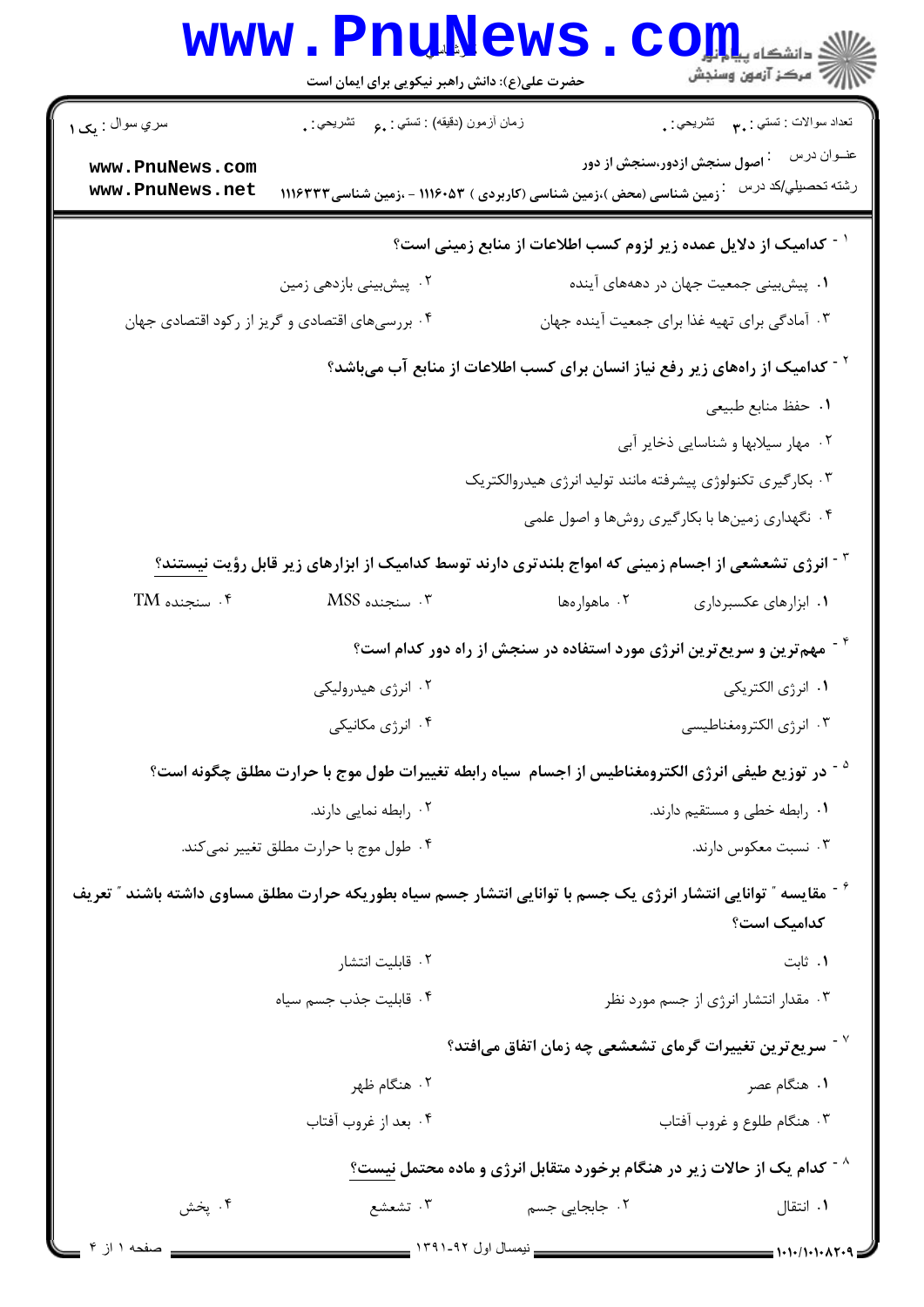|                                                                           | www.PnuNews<br>حضرت علی(ع): دانش راهبر نیکویی برای ایمان است                    | ڪ دانشڪاء پ <b>يا ۽ <mark>جو</mark>ر (</b><br>ر <i>7</i> مرڪز آزمون وسنڊش                                                                                         |  |  |
|---------------------------------------------------------------------------|---------------------------------------------------------------------------------|-------------------------------------------------------------------------------------------------------------------------------------------------------------------|--|--|
| سري سوال : <b>۱ يک</b>                                                    | زمان أزمون (دقيقه) : تستي : ¸。 تشريحي : ¸                                       | تعداد سوالات : تستبي : ٩. مسمد التشريحي : .                                                                                                                       |  |  |
| www.PnuNews.com<br>www.PnuNews.net                                        |                                                                                 | عنــوان درس<br><sup>:</sup> اصول سنجش ازدور،سنجش از دور<br>رشته تحصب <u>لي</u> /کد در س<br>`زمین شناسی (محض )،زمین شناسی (کاربردی ) ۱۱۱۶۰۵۳ - ،زمین شناسی ۱۱۱۶۳۳۳ |  |  |
|                                                                           |                                                                                 | <sup>۹ -</sup> هنگام انعکاس یک انرژی از یک پدیده در صورتی انرژی پخش میشود که  .                                                                                   |  |  |
|                                                                           | ۰۲ سطح صاف و صیقلی باشد.                                                        | ٠١. سطح ناصاف باشد.                                                                                                                                               |  |  |
|                                                                           | ۰۴ زاویه تابش و بازتاب برابر باشند.                                             | ۰۳ زاویه تابش و بازتاب بر هم عمودند.                                                                                                                              |  |  |
|                                                                           |                                                                                 | <sup>۱۰ -</sup> در محدوده طول موجهای مرئی زمینهای هموار و پوشیده از شن نرم چگونه بازتاب میکنند؟                                                                   |  |  |
|                                                                           | ۰۲ بصورت زمینهای پر از آب                                                       | ۰۱ بصورت زمینهای مسطح و صاف                                                                                                                                       |  |  |
|                                                                           | ۰۴ بصورت سطوح صیقلی و آینهای                                                    | ۰۳ بصورت زمینهای سنگلاخی و ناصاف                                                                                                                                  |  |  |
| <sup>۱۱ -</sup> در تصاویر ماهوارهای بازتاب از خاکهای دانه درشت چگونه است؟ |                                                                                 |                                                                                                                                                                   |  |  |
|                                                                           | ۰۲ بازتاب طیفی زیاد و روشنتر                                                    | ۰۱ بازتاب طیفی نسبتاً زیاد و تیرهتر                                                                                                                               |  |  |
|                                                                           | ۰۴ بازتاب طیفی کم و تیرهتر                                                      | ۰۳ بازتاب طیفی کم و روشنتر                                                                                                                                        |  |  |
|                                                                           | <sup>۱۲ -</sup> بارزترین دستاورد ارقام سنجش از دور به وسیله ماهوارهها کدام است؟ |                                                                                                                                                                   |  |  |
|                                                                           |                                                                                 | ۰۱ قابلیت دسترسی و آمار برداری از نواحی صعبالعبور                                                                                                                 |  |  |
|                                                                           |                                                                                 | ۰۲ امکان مقایسه اعداد و ارقام                                                                                                                                     |  |  |
|                                                                           |                                                                                 | ۰۳ امکان جمع آوری ارقام در محدوده وسیعتری از طیف الکترومغناطیسی                                                                                                   |  |  |
|                                                                           |                                                                                 | ۰۴ امکان تمرکز نواحی جغرافیایی در یک طرح                                                                                                                          |  |  |
|                                                                           |                                                                                 | <sup>۱۳ -</sup> منظور از ارقام رفرانس در عکسهای هوایی چیست؟                                                                                                       |  |  |
|                                                                           | ۰۲ ارقام تهیه شده از طریق عملیات صحرایی                                         | ۰۱ ارقام تهیه شده از بررسی عکسهای هوایی گذشته                                                                                                                     |  |  |
|                                                                           | ۰۴ ارقام تهيه شده از طريق ماهوارهها                                             | ۰۳ ارقام تهیه شده از طریق عملیات هوابردی                                                                                                                          |  |  |
|                                                                           |                                                                                 | <sup>-</sup> کدامیک از دوربینهای زیر برای انجام طرحهای فتوگرامتری استفاده میشود؟                                                                                  |  |  |
|                                                                           | ۰۲ دوربینهای منظرهای                                                            | ۰۱ دوربینهای تک لنزی                                                                                                                                              |  |  |
|                                                                           | ۰۴ دوربینهای عکسبرداری هوایی چند لنزی                                           | ۰۳ دوربینهای عکسبرداری نواری                                                                                                                                      |  |  |
|                                                                           |                                                                                 | <sup>۱۵ -</sup> عمده ترین نارسایی عکسهای دوربینهای چندلنزی کدام است؟                                                                                              |  |  |
|                                                                           |                                                                                 | ٠١. براي تهيه عكس از ارتفاع زياد مناسب نيستند.                                                                                                                    |  |  |
|                                                                           |                                                                                 | ٠٢ ايجاد تصاوير كاذب                                                                                                                                              |  |  |
|                                                                           |                                                                                 | ۰۳ گشوده باقی ماندن روزنه مؤثر دوربینهای عکسبرداری چند لنزی                                                                                                       |  |  |
|                                                                           |                                                                                 | ۰۴ ایجاد اشکال در مطالعه هم زمان چندین عکس از یک صحنه برای مفسران                                                                                                 |  |  |
| صفحه ۲ از ۴                                                               |                                                                                 |                                                                                                                                                                   |  |  |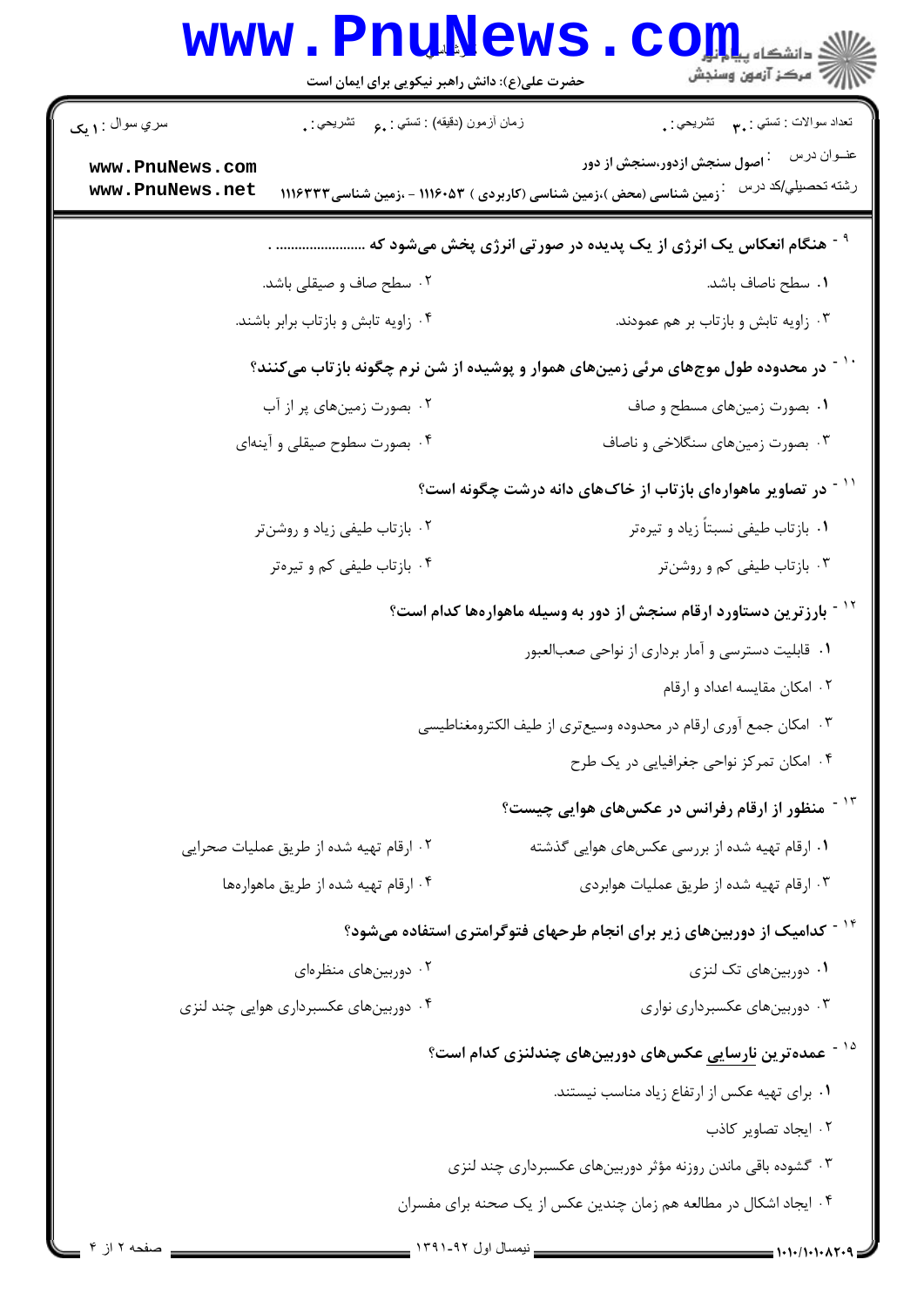| سري سوال : ۱ يک                                 | زمان أزمون (دقيقه) : تستي : ¸عٍ       تشريحي : ¸                                        |                                                                                  | تعداد سوالات : تستي : ٣ <b>. س</b> تشريحي : .                                       |
|-------------------------------------------------|-----------------------------------------------------------------------------------------|----------------------------------------------------------------------------------|-------------------------------------------------------------------------------------|
| www.PnuNews.com<br>www.PnuNews.net              | `زمین شناسی (محض )،زمین شناسی (کاربردی ) ۱۱۱۶۰۵۳ - ،زمین شناسی ۱۱۱۶۳۳۳                  |                                                                                  | عنــوان درس<br><sup>:</sup> اصول سنجش ازدور،سنجش از دور<br>رشته تحصبلي/كد درس       |
|                                                 |                                                                                         |                                                                                  | <sup>۱۶ -</sup> کدامیک از اجزا زیر هنگام باز و بسته شدن عمل اکسپوزه را انجام میدهد؟ |
| ۰۴ شاتر میان عدسی                               | ۰۳ سطح کانونی                                                                           | ۰۲ شاتر کرکرهای                                                                  | ٠١. شاتر سطح كانوني                                                                 |
|                                                 | د - کدامیک از فیلمهای عکاسی زیر حساسیتی شبیه چشم انسان دارد؟ $^{\circ}$                 |                                                                                  |                                                                                     |
|                                                 | ۰۲ فیلمهای مادون قرمز                                                                   | ۰۱ فیلمهای رنگی معمولی                                                           |                                                                                     |
|                                                 | ۴. فیلمهای رنگی ۳ لایه                                                                  |                                                                                  | ۰۳ فیلمهای سیاه و سفید پن کروماتیک                                                  |
|                                                 |                                                                                         | <sup>۱۸ -</sup> زمان اضافی لازم برای اکسپوزه فیلم بعلت کاربرد فیلتر چه نام دارد؟ |                                                                                     |
| ۰۴ موازنه                                       | ٠٣ طيف جذب فيلتر                                                                        | ۰۲ فاکتور فیلتر                                                                  | ٠١ عملكرد فيلتر                                                                     |
|                                                 |                                                                                         |                                                                                  | <sup>۱۹ -</sup> WK علامت تجاری کدامیک از فیلترهای زیر است؟                          |
| ۰۴ فیلتر زرد                                    | ۰۳ فیلتر قرمز                                                                           | ۰۲ فیلتر آبی                                                                     | ٠١ فيلتر نارنجي                                                                     |
|                                                 |                                                                                         | <sup>۲۰ -</sup> کدامیک اولین  قمر مصنوعی بی سرنشین جمع آوری اطلاعات است؟         |                                                                                     |
| ۰۲ ماهواره لندست با سنجنده MSS                  |                                                                                         |                                                                                  | ۰۱ ماهواره لندست ۱                                                                  |
| $\mathrm{T}M$ ماهواره لندست با سنجنده $\cdot$ ۴ |                                                                                         |                                                                                  | ۰۳ ماهواره ارتس                                                                     |
|                                                 | <sup>۲۱ -</sup> در کدامیک از ماهوارههای لندست باند سنجش میزان رطوبت صحنه تعبیه شده است؟ |                                                                                  |                                                                                     |
| ۰۴ لندست چهارم                                  | ۰۳ لندست سوم                                                                            | ۰۲ لندست دوم                                                                     | ۰۱ لندست اول                                                                        |
|                                                 | <sup>۲۲ -</sup> کدام باند سنجنده TM برای تهیه نقشههای کاربری زمین استفاده میشود؟        |                                                                                  |                                                                                     |
|                                                 | ۰۲ محدوده ۰/۹ - ۰/۷۶ باند چهارم                                                         | $\cdot$ ا. محدوده ۰/۶ - ۰/۵۲ باند دوم                                            |                                                                                     |
|                                                 | ۰۴ محدوده ۰/۹۰ - ۰/۷۶ باند سوم                                                          | ۰۳ محدوده ۵۲/۰ - ۰/۴۵ باند اول                                                   |                                                                                     |
|                                                 |                                                                                         |                                                                                  | <sup>۲۳ -</sup> کدامیک بیانگر اغراق آمیزی ارتفاعات در پوشش مشترک عکسهای هوایی است؟  |
| $B^*/h$ افزایش $\cdot$ * $^{\circ}$             | $h$ کاهش $\cdot$ ۳                                                                      | ا افزايش $h$ . $^\intercal$                                                      | $B^*$ افزايش، $B^*$                                                                 |
|                                                 | <sup>۲۴ -</sup> در کدام موقعیت جغرافیایی پوشش مشترک تصاویر ماهوارهای صددرصد است؟        |                                                                                  |                                                                                     |
|                                                 | ۰۲ مدار استوا                                                                           |                                                                                  | ٠١. قطبها                                                                           |
| ۰۴ قطب جنوب                                     |                                                                                         |                                                                                  | ۰۰ ۸۰ درجه شمالی یا جنوبی                                                           |